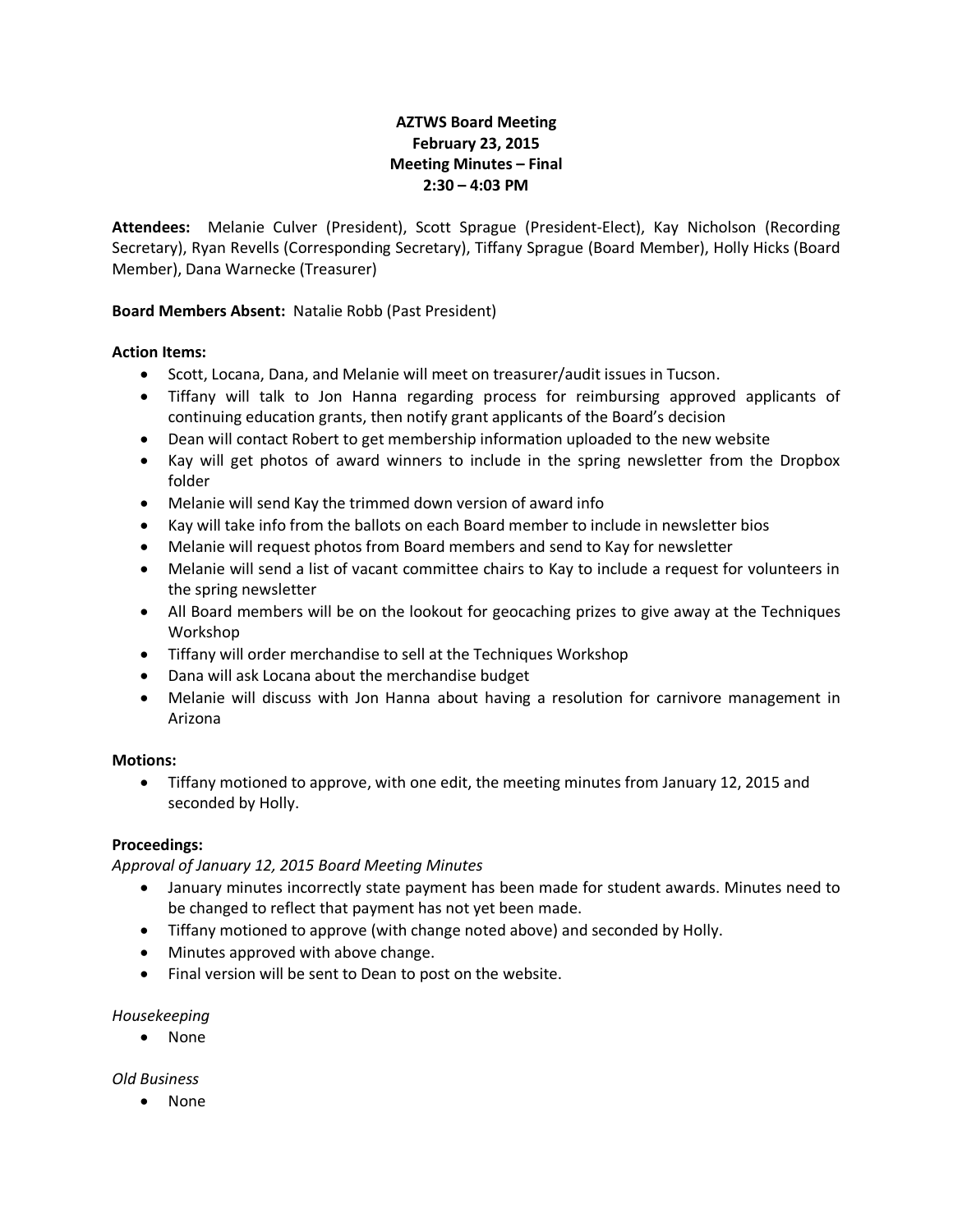## *Current Business*

- 1. Board meeting calls
	- Future calls fourth Monday of each month at 3:00pm
- 2. Update from 2015 JAM business meeting
	- Memorial Garden
		- o Ronnie Sidner recognized this year
	- Elections
		- o Announced the results of our elections
		- o Would like to offer candidates not elected first dibs on open committee positions for the chapter
	- JAM Discussion
		- o We selected 3 of the ~15 JAM committee chairs
	- Awards
		- o Four awards were given out
- 3. Treasurer's Report
	- Dana Received \$575 cash from the 2014 JAM. \$15 membership \$560 merchandise
	- Discuss payment of \$643 to NM Chapter, \$393 for keg and \$250 for student awards. In addition the NM chapter owes us \$210 for membership dues.
	- Scott, Locana, Dana, and Melanie will meet on treasurer/audit issues in Tucson, in near future.
- 4. Continuing Education Grant Report
	- There were three requests for grants, decided to award two
	- Question on how awardees are reimbursed
		- o Before or after attending the event?
		- o Tiffany will talk to Jon Hanna
	- Tiffany will notify the three applicants about the decision
- 5. Webmaster Report
	- Dean is still adding documents to the new website (old minutes, newsletters, etc.)
	- The website is now fully functional
	- Dean will contact Robert to get membership information uploaded
- 6. Spring Newsletter
	- Feature article still needed for spring newsletter, possibilities include:
		- o Brett Montgomery & Logan Salaki use info from a school paper they wrote
		- o AGFD Intern just did a presentation at the Desert Tortoise Council meeting
	- Will include award winners
		- $\circ$  Kay will get photos from the Dropbox folder that was recently sent out via email
		- o Melanie will send Kay the trimmed down version of award info
	- Will include info on 2015 Board members
		- o Kay will take info from the ballots for each Board member
		- o Melanie will request photos from Board members and send to Kay
- 7. Student Chapter Reports
	- Holly has received one report. It was from UA.
	- Board unanimously approved reimbursing UA students \$500
- 8. Chapter Committees
	- Committee chairs filled and/or continuing on this year
		- o Conservation Affairs Jon Hanna
		- o Student Liaison Holly Hicks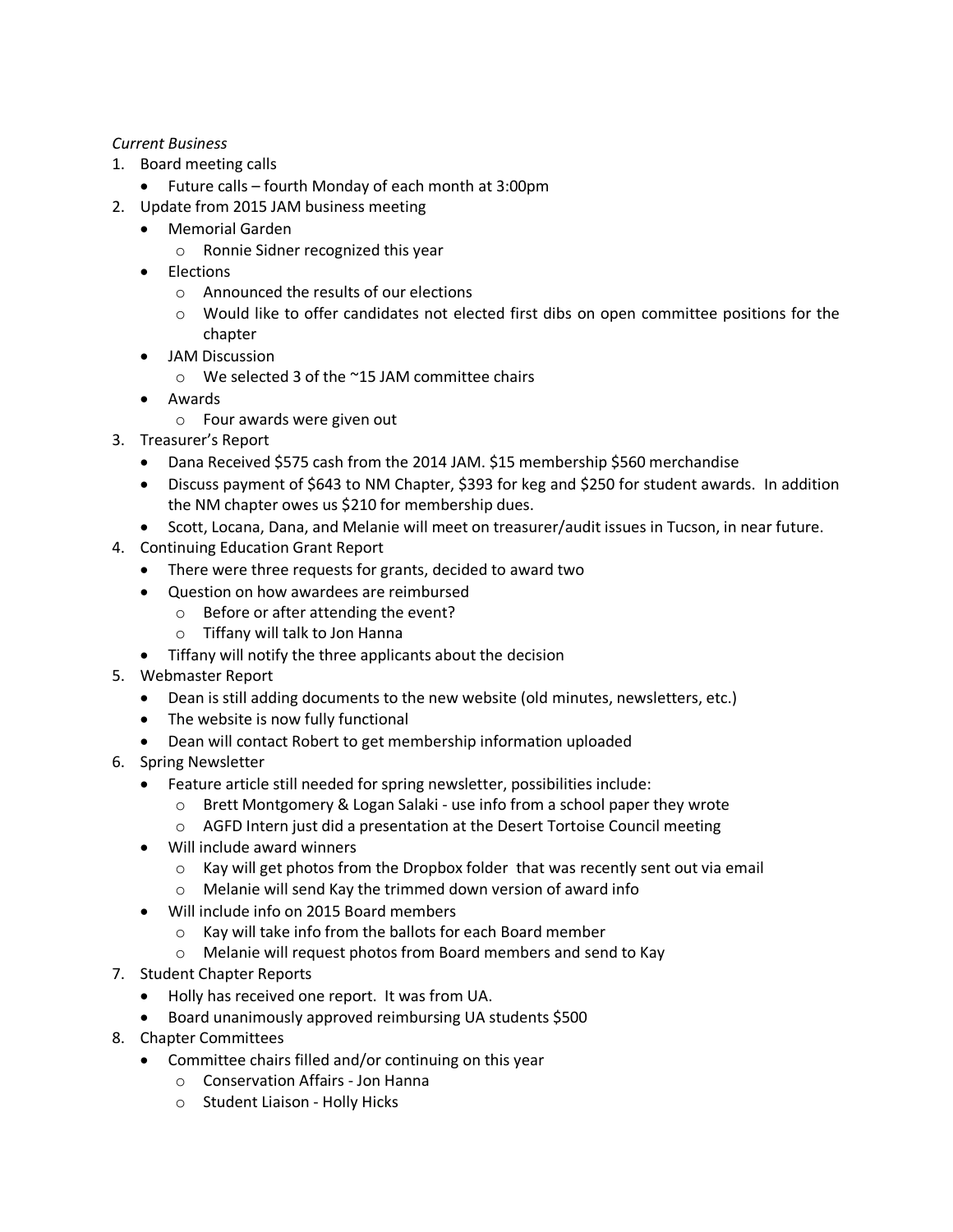- o Webmaster Dean Pokrajac
- o Newsletter Editor Kay Nicholson
- o Memorial Garden Bill Burger
- o Audit Dana Warnecke
- Committee chairs needed
	- o Historian Jan Schipper may be interested (Melanie will follow up with him)
	- o Membership Chris Carillo may be interested
	- o Continuing Education Mike Sorum may be interested

### 9. 2016 JAM

- Committee Chairs
	- o Announcements Audrey Owens
	- o Publicity Stacy
	- o Student Volunteer Coordinator Holly Hicks
	- o Facilities Melanie
	- o Plenary Melanie
	- o Melanie will send a list of vacant committee chairs to Kay to include a request for volunteers in the spring newsletter
- Location
	- o Flagstaff is most likely location
	- o Will look for a local person to assist (Tad Theimer?)
	- o Sharon Lashway offered to provide input
	- o Radisson didn't have enough rooms last time
	- o Drury Inn?
	- o Ryan Revells volunteered to be on the facilities committee
- Budget
	- o Question on whether previous JAM budgets have been memorialized (passed on from treasurer to treasurer?)
- Registration
	- o Eventzilla is the site New Mexico used
	- o There are other online options, as well (e.g., regonline)
- 10. Techniques Workshop
	- The workshop will be held April 25th
	- One day only this year
	- Registration ends 1st week of April
	- Participation will be capped at 60
	- Scott and Ryan volunteered to help Holly with preparations
	- Holly asked Board members to be on the lookout for geocaching prizes
- 11. AZTWS Merchandise
	- Tiffany will order merchandise to sell at the Techniques Workshop
	- A budget is needed because it would be easy to spend upwards of \$5,000
	- Dana will ask Locana about the budget
- 12. Resolutions
	- Melanie wants to bring up having a resolution for carnivore management in Arizona
	- These go through the Conservation Affairs Committee, so Melanie will discuss with Jon Hanna

#### *New Business*

None